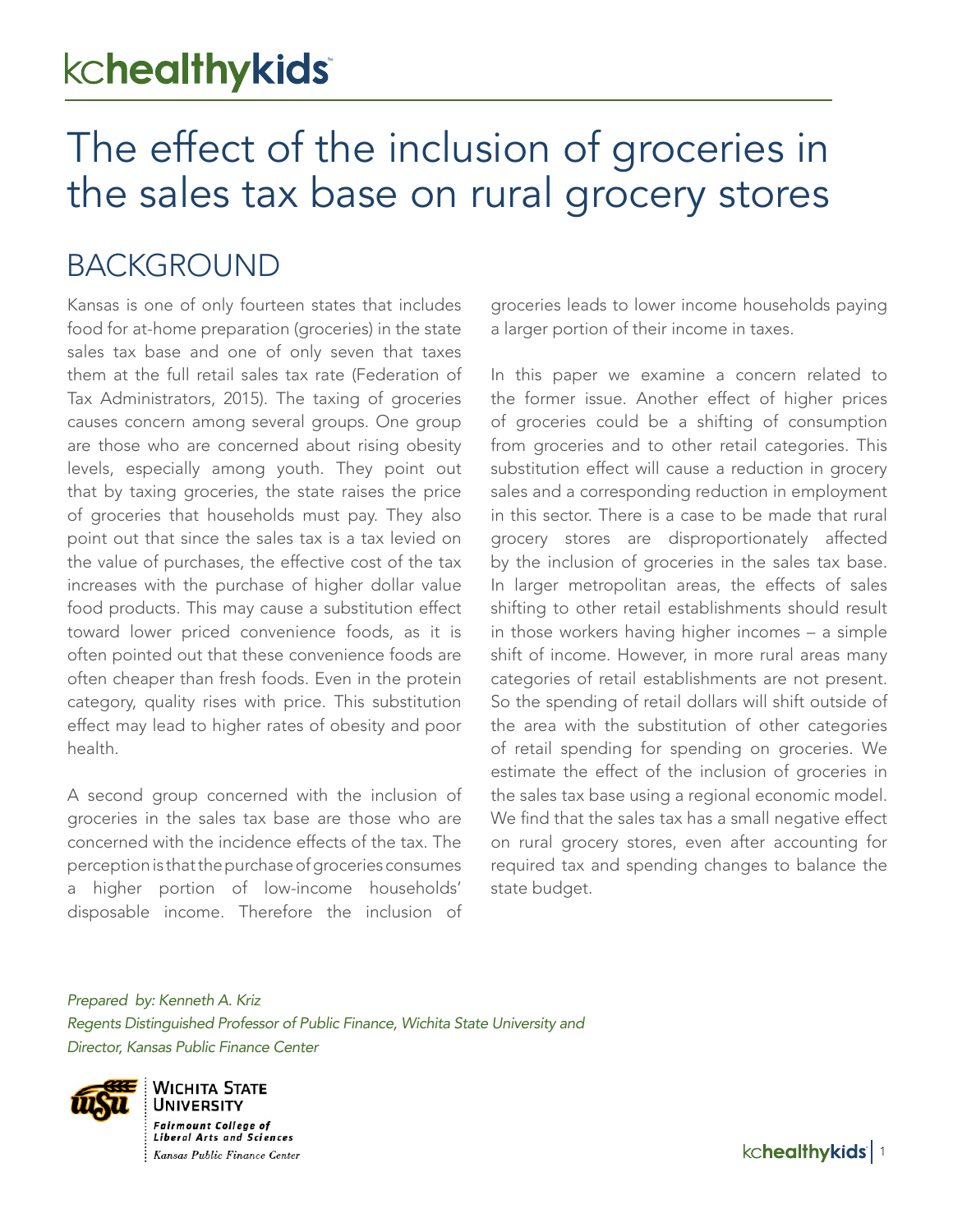## LITERATURE REVIEW

In order to better frame our analysis, we consulted both the academic and professional literature on the economic effects of taxing groceries. In neither literature is there a mention of a specific analysis of the effects of taxing groceries on the retail grocery industry. There are, however, numerous studies of the price elasticity of demand for various food products, which should inform any model of economic effects of taxation. Looking across several categories of food products (Dairy, Dairy Products, Fish, Fruit, Meat (including poultry), and Vegetables) the average price elasticity of demand appears to be -0.45, indicating that a one percent increase in the price of groceries will produce a 0.45 percent decrease in the quantity demanded. Table 1 lists the price elasticities of demand we used in our calculations along with the sources used to obtain them.

| <b>Food Category</b>    | Own-price Elasticity of Demand | Source                       |
|-------------------------|--------------------------------|------------------------------|
| Dairy                   | $-0.79$                        | Huang and Lin, 2000          |
| Dairy Products          | $-0.30$                        | Richards and Patterson, 2003 |
| Fish                    | $-0.23$                        | Huang, 1986                  |
| Fruit                   | $-0.72$                        | Huang and Lin, 2000          |
| Meat                    | $-0.45$                        | Richards and Patterson, 2003 |
| Vegetables, Fresh -0.21 |                                | Richards and Patterson, 2003 |

*Table 1. Estimates of the Own-Price Elasticity of Demand for Various Food Categories*

### METHODOLOGY AND DATA

Ideally, we would like to empirically estimate the effects of taxing groceries on rural grocery stores by comparing areas in terms of the number of grocery stores and employment in those stores to data on effective sales tax rates. However, to our knowledge this data is not available for several rural counties due to privacy issues (the usual source of that information is the County Business Patterns data but they exclude reporting on areas with fewer than 5 organizations to preserve privacy).

Therefore, we rely on estimates from a regional economic modeling software. We use the IMPLAN

software (IMPLAN Group, LLC, 2014). This software produces estimates of changes in economic activity in various sectors of the economy given a change in one of those sectors. As an example of the use of IMPLAN, the Economic Research Service (ERS) of the US Department of Agriculture selected IMPLAN to model the effects of the American Recovery and Reinvestment Act (ARRA) of 2009 (Kort, 2009). The model would be used to trace out the linkages among various sectors of the economy to project the effects of an increase in public spending on infrastructure projects. The basis of the IMPLAN model is a "social accounting matrix" that describes how a change in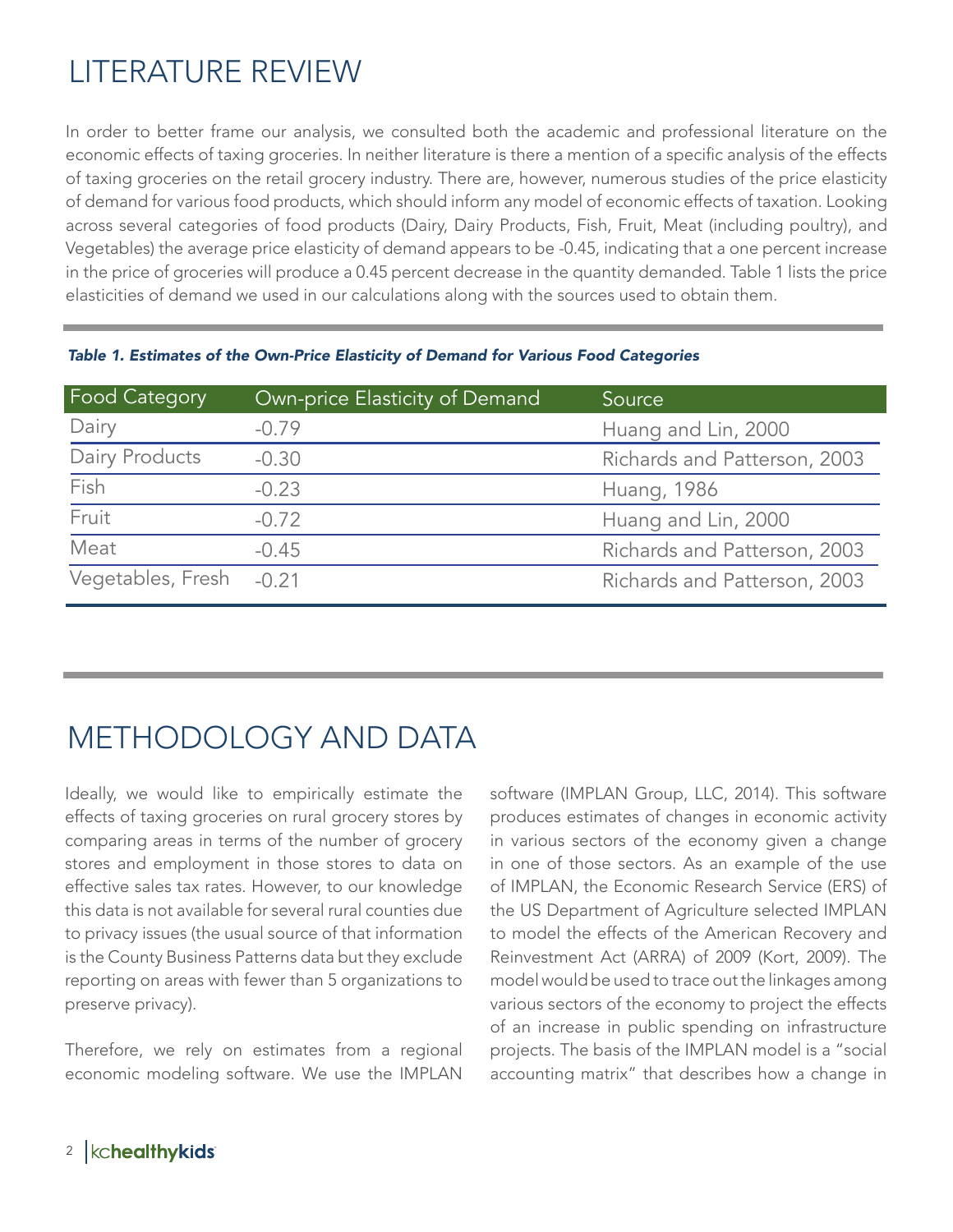one sector of the economy will affect other sectors of the economy. So in the ARRA example, researchers at the ERS would enter an increase in spending in the construction sector of the economy. The model shows estimates of what the construction sector purchases in terms of inputs such as concrete, iron, and other materials as well as labor inputs. These purchases create sales for those input sectors, which in turn are used to purchase inputs (for non-labor sectors) from other sectors. For the labor input, households use labor income to make retail purchases, which in turn creates its own set of follow-on effects. The sum of all of these effects is called a "multiplier" and describes the size of an effect in various sectors caused by a \$1 change in a given sector. So if the multiplier for construction is 1.75, each \$1 change in the construction sector will cause a net increase of \$1.75 across all sectors. Multipliers are available in IMPLAN for aggregate changes as well as by sector, allowing tracing of effects across sectors.

Sales taxes on groceries should cause a reduction in spending in the retail grocery store sector. The IMPLAN model will estimate the ultimate economic effect of this reduction in spending caused by the sales tax. There are three pieces of information needed to calculate the reduction in spending on groceries. One is the existing level of retail grocery sales in a given rural area. We use data from the IMPLAN system for this purpose (the original source of data was internal US Census data obtained during the 2012 Economic Census). We selected 10 of the smallest counties in Kansas at random to perform the analysis. The counties along with their retail grocery sales (from IMPLAN sector 324 – Retail Stores – Food and Beverage) are shown in the left two columns of Table 2.

| County   | Grocery Sales, 2012 | <b>Estimated Reduction in Grocery Sales</b> |
|----------|---------------------|---------------------------------------------|
| Chase    | \$1,832,655.01      | \$52,162.32                                 |
| Elk      | 133,156.64          | 3,790.00                                    |
| Greeley  | 395,665.16          | 11,261.70                                   |
| Lane     | 1,703,809.55        | 48,495.03                                   |
| Lincoln  | 1,429,214.73        | 40,679.32                                   |
| Morton   | 1,885,746.91        | 53,673.46                                   |
| Ness     | 2,711,544.74        | 77,177.90                                   |
| Sheridan | 1,444,485.81        | 41,113.97                                   |
| Stanton  | 955,054.53          | 27,183.44                                   |
| Woodson  | 1,310,582.03        | 37,302.71                                   |

#### *Table 2. Counties Included in the Analysis, Retail Grocery Sales, and Estimated Tax Effect on Grocery Sales.*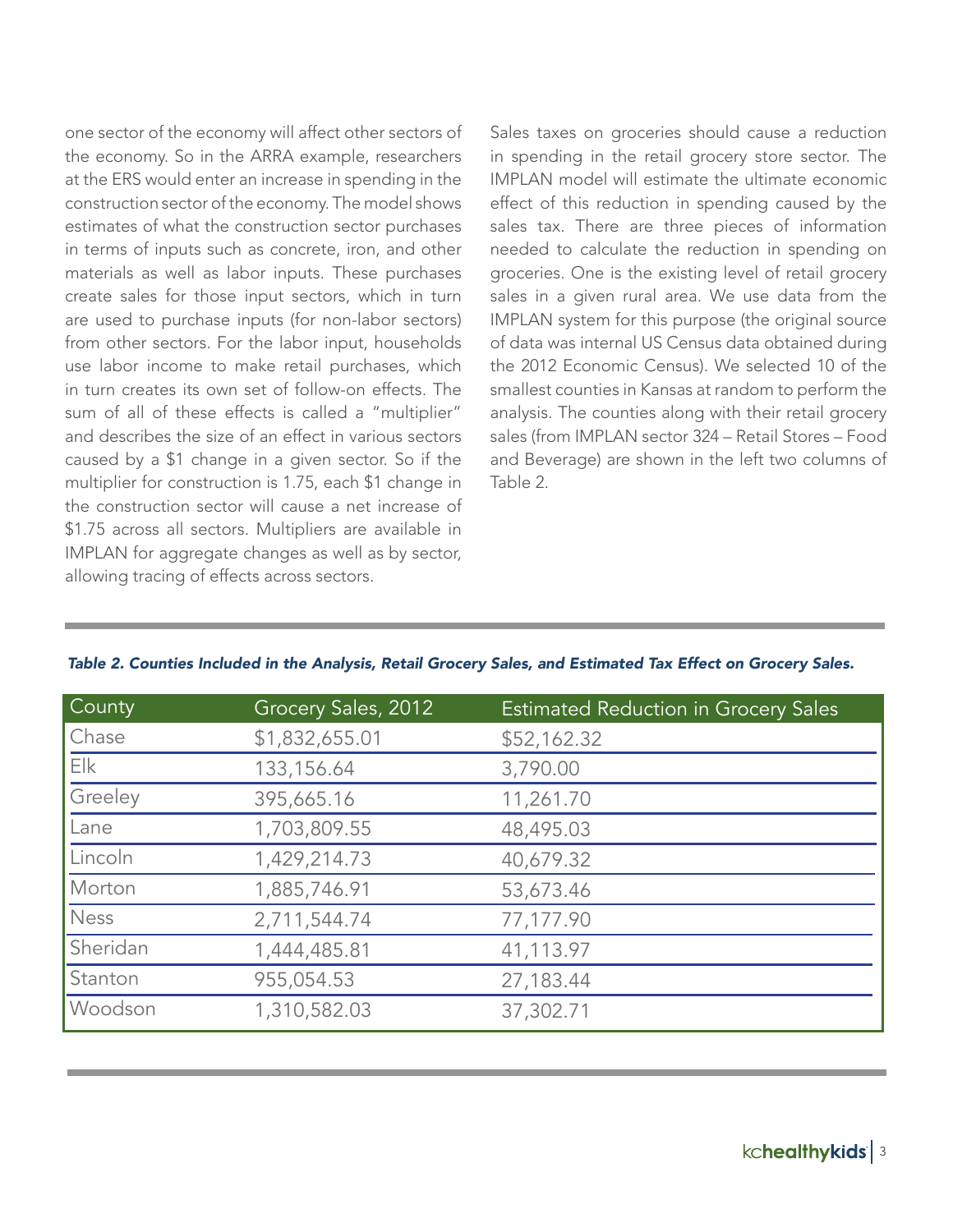The other pieces of information necessary to calculate the reduction in grocery sales due to the sales tax are the increase in the effective price of the food caused by the tax and the price elasticity of demand for groceries. For the increase in the price of food we used the state sales tax rate of 6.15%. We used a price elasticity of demand of -0.45, reflecting the literature cited in Table 1. Combining these two figures, we estimate that existing grocery sales are 2.77 percent lower than they would be due to the tax. In the right column of Table 2, we show the calculated effects of the sales tax on grocery sales for each county. We then entered these amounts into the IMPLAN software to produce estimates of the economic effects on grocery stores in the county.

The estimates obtained from IMPLAN in this first stage of the analysis do not take into account the need for the state to achieve fiscal balance. Like most states, the state of Kansas is required to submit a balanced budget. Therefore any decreases in sales taxes must be balanced by either spending cuts or increases in other taxes. Either of these changes is likely to produce a change in the amount of grocery store sales in an area. So in order to produce a final estimate of the effect of the sales tax on grocery stores, we must account for "balanced budget" effects. Without knowing the specific tax or spending change, we employ the modeling convention of an across the board income tax change, changing household income in IMPLAN by an amount equal to the percentage of the across the board tax increase. For the state of Kansas, a 2.19 percent change in the income tax was calculated to produce revenue equivalent to the sales tax (using an estimated labor supply elasticity of 0.1 – further calculations available from the author). In table 3, we show estimates of total household income from IMPLAN, along with the effects of the income tax change. As in the first step, we then enter these changes into the IMPLAN software to obtain estimates of the effects on the retail grocery sector in each county.

| <b>County</b> | Household Income, 2012 | Estimated Effects of Income Tax Change |
|---------------|------------------------|----------------------------------------|
| Chase         | \$36,772,934           | \$803,577.05                           |
| Elk           | 21,219,402             | 463,694.97                             |
| Greeley       | 23,196,702             | 506,903.73                             |
| Lane          | 38,207,208             | 834,919.38                             |
| Lincoln       | 38,551,904             | 842,451.82                             |
| Morton        | 68,995,656             | 1,507,721.02                           |
| <b>Ness</b>   | 64,441,611             | 1,408,204.18                           |
| Sheridan      | 47,658,650             | 1,041,456.12                           |
| Stanton       | 42,700,580             | 933,110.37                             |
| Woodson       | 28,917,680             | 631,920.85                             |

l

*Table 3. Household Income and Estimated Effect of Income Tax Change, Sample Counties.*

### 4 | kchealthykids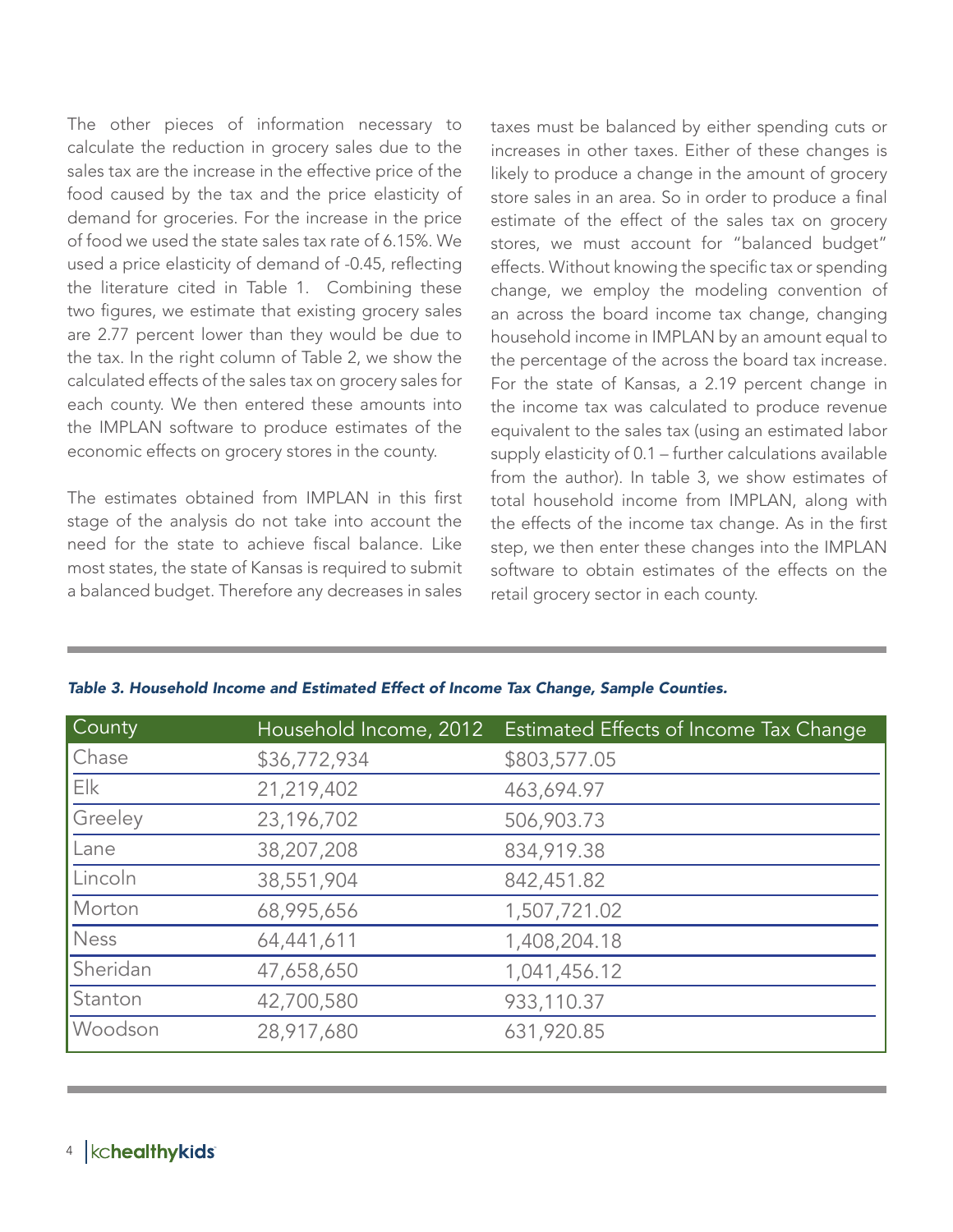## RESULTS

Table 4 shows the estimates of effects on "value added" in the Grocery Store sector of each county's economy, before and after adjusting for balanced budget effects. Value added is a measure of the economic contribution of each sector, roughly what the sector would contribute to Gross Domestic Product. It includes labor compensation, net taxes on production, and firm profits and is the basic measure of how well off a sector is made from some change in the economy. In eight of the ten sample counties, the sales tax is estimated to reduce the economic activity of grocery stores, even after netting out balanced budget effects. The effects are small, but we can conclude that in most cases the inclusion of groceries in the sales tax base causes a negative economic effect on rural grocery stores.

### *Table 4. Household Income and Estimated Effect of Income Tax Change, Sample Counties.*

|               | Value Added Change Before         | Value Added Change After          |
|---------------|-----------------------------------|-----------------------------------|
| <b>County</b> | <b>Balanced Budget Adjustment</b> | <b>Balanced Budget Adjustment</b> |
| Chase         | $-$11,183.00$                     | $-5,845.03$                       |
| Elk           | $-918.00$                         | $-548.96$                         |
| Greeley       | $-2,174.20$                       | $-634.15$                         |
| Lane          | $-5,572.40$                       | 343.33                            |
| Lincoln       | $-7,909.50$                       | $-3,162.61$                       |
| Morton        | $-10,585.30$                      | 218.64                            |
| Ness          | $-15,480.40$                      | $-5,774.83$                       |
| Sheridan      | $-7,973.70$                       | $-2,394.54$                       |
| Stanton       | $-5,693.10$                       | $-1,425.44$                       |
| Woodson       | $-7,485.00$                       | $-4,097.09$                       |

Table 4 shows the effects on employment and labor income in the rural grocery stores. Labor income is total compensation paid by workers to employees. After netting out balanced budget effects, employment is slightly reduced in four of ten counties by about 0.1 full-time equivalent employee, with labor income falling in eight of ten counties. Therefore, the sales tax appears to reduce labor income.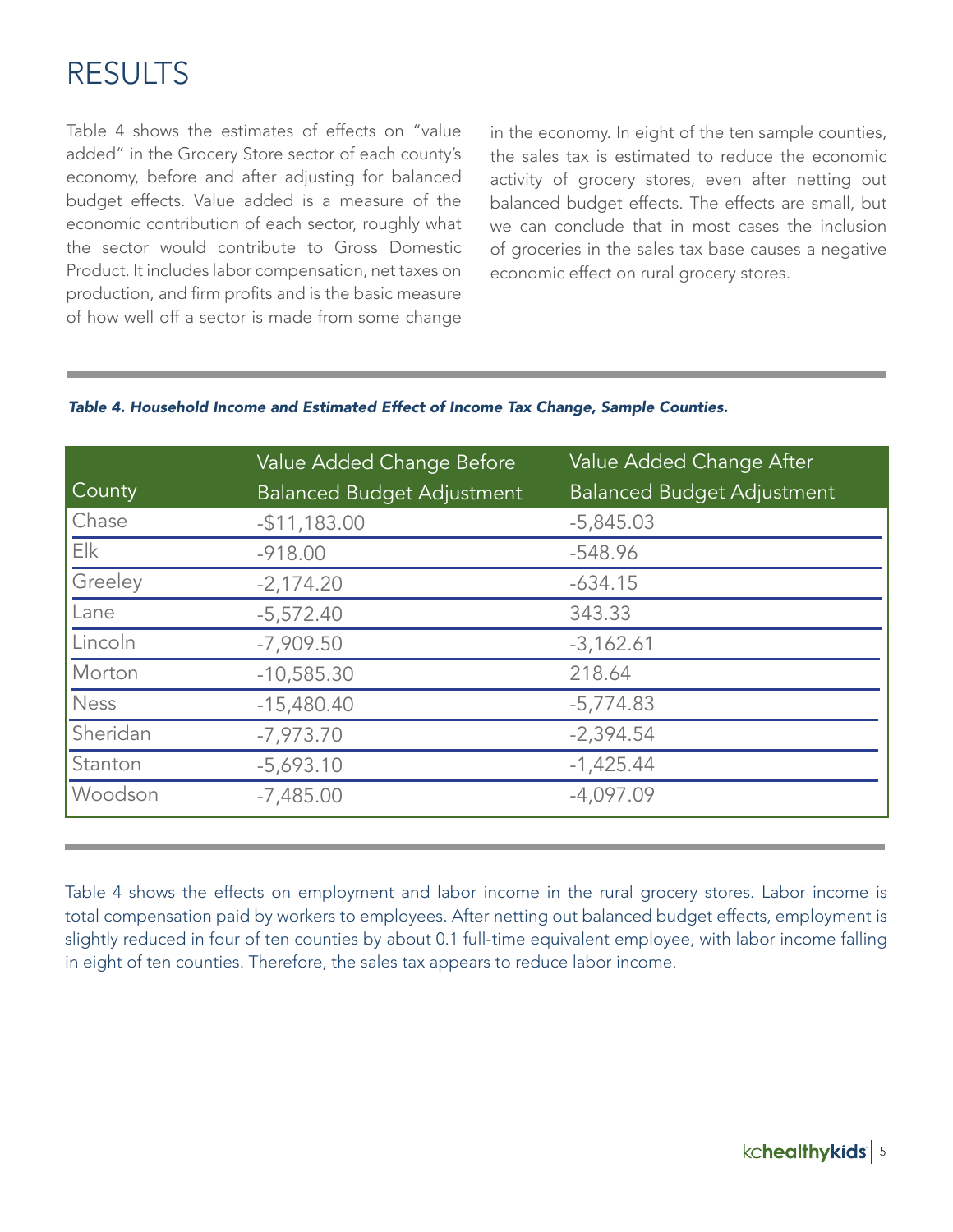#### *Table 5. Effects of Grocery Sales Tax on Grocery Store Labor Income and Employment (in parentheses), Before and After Balanced Budget Adjustment.*

|               | Labor Changes Before              | Labor Changes After               |
|---------------|-----------------------------------|-----------------------------------|
| <b>County</b> | <b>Balanced Budget Adjustment</b> | <b>Balanced Budget Adjustment</b> |
| Chase         | $-$ \$8,213.30 $(-0.2)$           | $-$ \$4,292.86 $(-0.1)$           |
| Elk           | $-786.00(0.0)$                    | $-469.95(0.0)$                    |
| Greeley       | $-1,360.50(-0.1)$                 | $-396.84(0.0)$                    |
| Lane          | $-4,044.70(-0.1)$                 | 249.17 (0.0)                      |
| Lincoln       | $-4,992.30(-0.2)$                 | $-1,996.14(-0.1)$                 |
| Morton        | $-6,832.20(-0.3)$                 | 141.05(0.0)                       |
| <b>Ness</b>   | $-10,280.30(-0.4)$                | $-3,834.98(-0.1)$                 |
| Sheridan      | $-5,010.20(-0.2)$                 | $-1,504.60(0.0)$                  |
| Stanton       | $-4,055.40(-0.1)$                 | $-1,015.41(0.0)$                  |
| Woodson       | $-4,987.80(-0.2)$                 | $-2,730.19(-0.1)$                 |

### **CONCLUSIONS**

Using regional economic modeling software and reasonable assumptions about effects of a sales tax and alternative income tax, we find that the sales tax on groceries causes a small negative effect on rural grocery stores. The economic output and value added in the economy by these enterprises is reduced by the sales tax, even when compared to an alternative income tax that would produce the same amount of revenue for the state. Further, workers at rural grocery stores see lower compensation due to the sales tax

on groceries and employment in rural groceries is slightly lower than it would otherwise be without the tax. If one goal of the state legislature is to enhance economic development in smaller communities, it might well consider shifting the burden from a sales tax on groceries to the income tax.